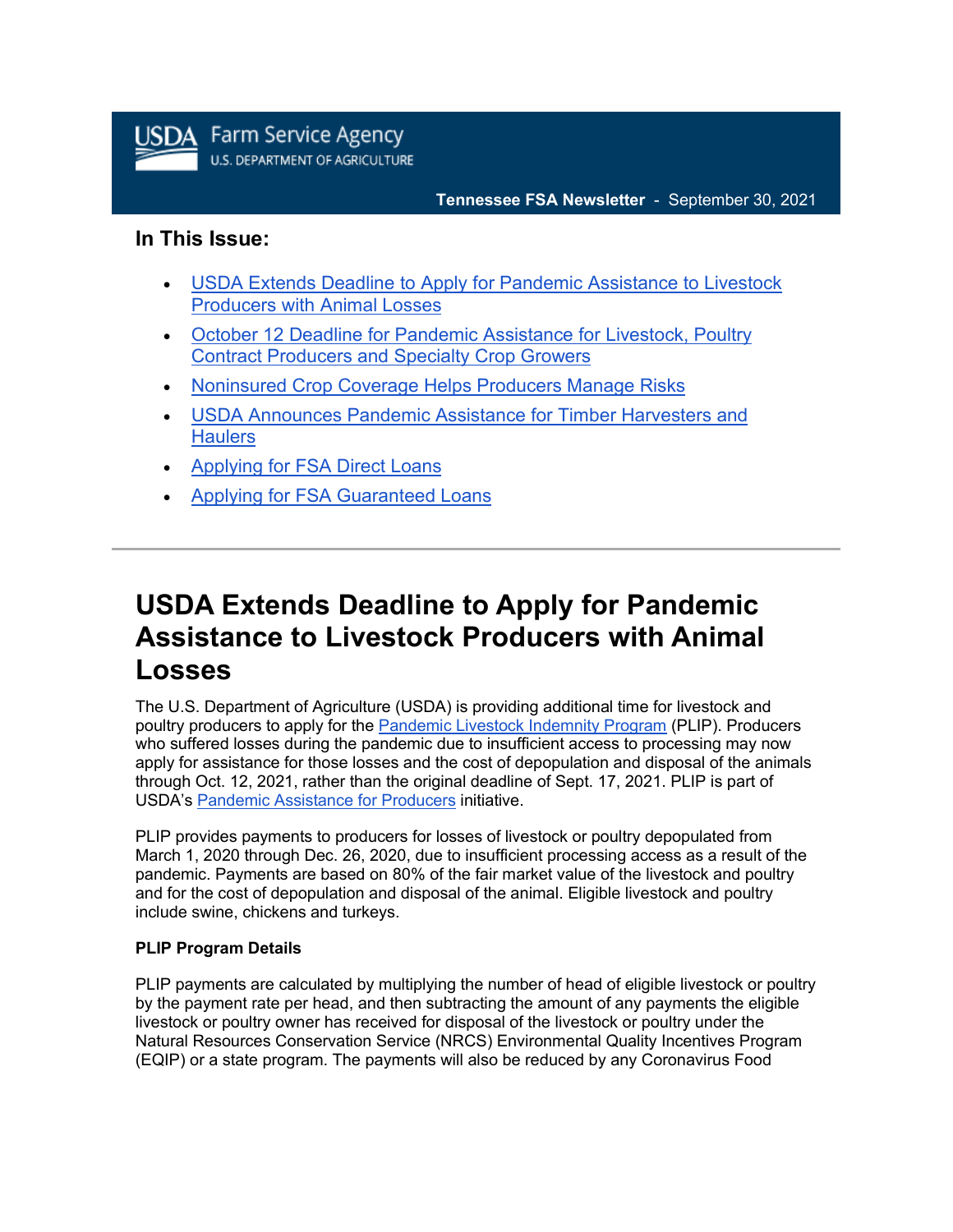Assistance Program (CFAP 1 and 2) payments paid on the same inventory of swine that were depopulated.

Eligible livestock and poultry producers can apply for PLIP through the Oct. 12, 2021 deadline by completing the FSA-620, Pandemic Livestock Indemnity Program application, and submitting it to any Farm Service Agency county office. Additional documentation may be required. Visit [farmers.gov/plip](http://www.farmers.gov/plip?utm_medium=email&utm_source=govdelivery) more information on how to apply.

# **October 12 Deadline for Pandemic Assistance for Livestock, Poultry Contract Producers and Specialty Crop Growers**



The U.S. Department of Agriculture (USDA) would like to remind producers that the deadline for the Coronavirus Food Assistance Program 2 (CFAP 2) for contract producers of eligible livestock and poultry and producers of specialty crops and other sales-based commodities is Oct. 12. CFAP 2, which assists producers who faced market disruptions in 2020 due to COVID-19, is part of USDA's broader Pandemic Assistance for Producers initiative. Oct. 12 is the deadline for all eligible

producers to apply for or modify applications for CFAP 2.

#### **Assistance for Contract Producers**

The Consolidated Appropriations Act, 2021, provides up to \$1 billion for payments to contract producers of eligible livestock and poultry for revenue losses from Jan. 1, 2020, through Dec. 27, 2020. Contract producers of broilers, pullets, layers, chicken eggs, turkeys, hogs and pigs, ducks, geese, pheasants and quail may be eligible for assistance. This update includes eligible breeding stock and eggs of all eligible poultry types produced under contract.

Payments for contract producers were to be based on a comparison of eligible revenue for the periods of Jan. 1, 2019, through Dec. 27, 2019, and Jan. 1, 2020, through Dec. 27, 2020. Today's changes mean contract producers can now elect to use eligible revenue from the period of Jan. 1, 2018, through Dec. 27, 2018, instead of that date range in 2019 if it is more representative. This change is intended to provide flexibility and make the program more equitable for contract producers who had reduced revenue in 2019 compared to a normal production year. The difference in revenue is then multiplied by 80% to determine a final payment. Payments to contract producers may be factored if total calculated payments exceed the available funding and will be made after the application period closes.

Additional flexibilities have been added to account for increases to operation size in 2020 and situations where a contract producer did not have a full period of revenue from Jan. 1 to Dec. 27 for either 2018 or 2019. Assistance is also available to new contract producers who began their farming operation in 2020.

#### **Updates for Sales-Based Commodities**

USDA is amending the CFAP 2 payment calculation for sales-based commodities, which are primarily comprised of by specialty crops, to allow producers to substitute 2018 sales for 2019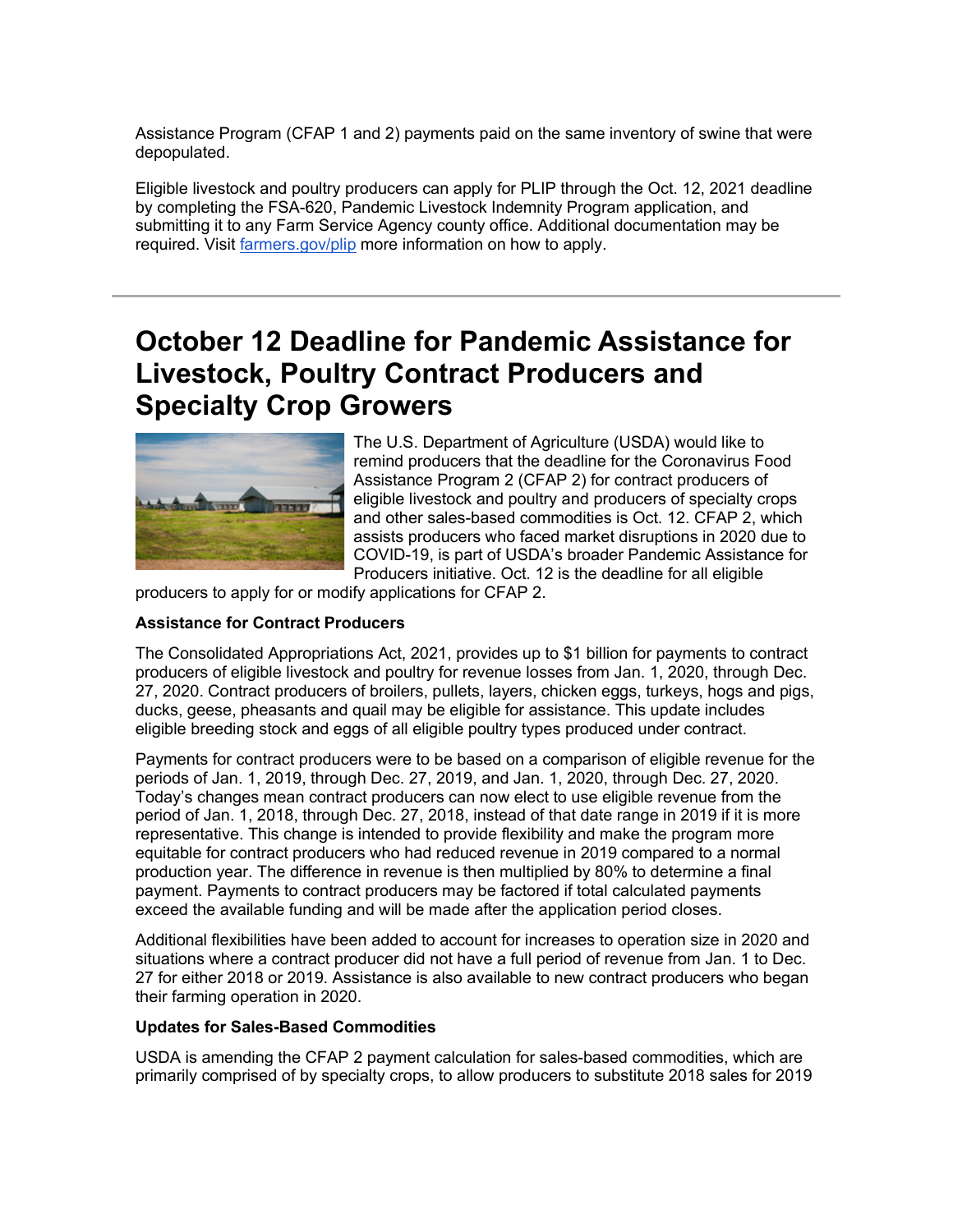sales. Previously, payments for producers of sales-based commodities were based only on 2019 sales, with 2019 used as an approximation of the amount the producer would have expected to market in 2020. Giving producers the option to substitute 2018 sales for this approximation, including 2018 crop insurance indemnities and 2018 crop year Noninsured Disaster Assistance Program (NAP) and Wildfire and Hurricane Indemnity Program Plus (WHIP+) payments, provides additional flexibility to producers of sales-based commodities who had reduced sales in 2019.

Grass seed has also been added as an eligible sales commodity for CFAP 2. A complete list of all eligible sales-based commodities can be found at [farmers.gov/cfap2/commodities.](http://www.farmers.gov/cfap2/commodities?utm_medium=email&utm_source=govdelivery) Producers of sales-based commodities can modify existing applications.

#### **Applying for Assistance**

Newly eligible producers who need to submit a CFAP 2 application or producers who need to modify an existing one can do so by contacting their local FSA office. Producers can find their local FSA office by visiting [farmers.gov/service-locator.](http://www.farmers.gov/service-locator?utm_medium=email&utm_source=govdelivery) Producers can also obtain one-on-one support with applications by calling 877-508-8364. All new and modified CFAP 2 applications are due by the Oct. 12 deadline.

# **Noninsured Crop Coverage Helps Producers Manage Risks**

The Farm Service Agency's (FSA) Noninsured Crop Disaster Assistance Program (NAP) helps you manage risk through coverage for both crop losses and crop planting that was prevented due to natural disasters. The eligible or "noninsured" crops include agricultural commodities not covered by federal crop insurance.



*You must be enrolled in the program and have purchased coverage for the eligible crop* **in the crop year in which the loss incurred** *to receive program benefits following a qualifying natural disaster.*

### **NAP Buy-Up Coverage Option**

NAP offers higher levels of coverage, from 50 to 65 percent of expected production in 5 percent increments, at 100 percent of the average market price. Buy-up levels of NAP coverage are available if the producer can show at least one year of previously successfully growing the crop for which coverage is being requested.

Producers of organics and crops marketed directly to consumers also may exercise the "buyup" option to obtain NAP coverage of 100 percent of the average market price at the coverage levels of between 50 and 65 percent of expected production.

NAP basic coverage is available at 55 percent of the average market price for crop losses that exceed 50 percent of expected production.

Buy-up coverage is not available for crops intended for grazing.

#### **NAP Service Fees**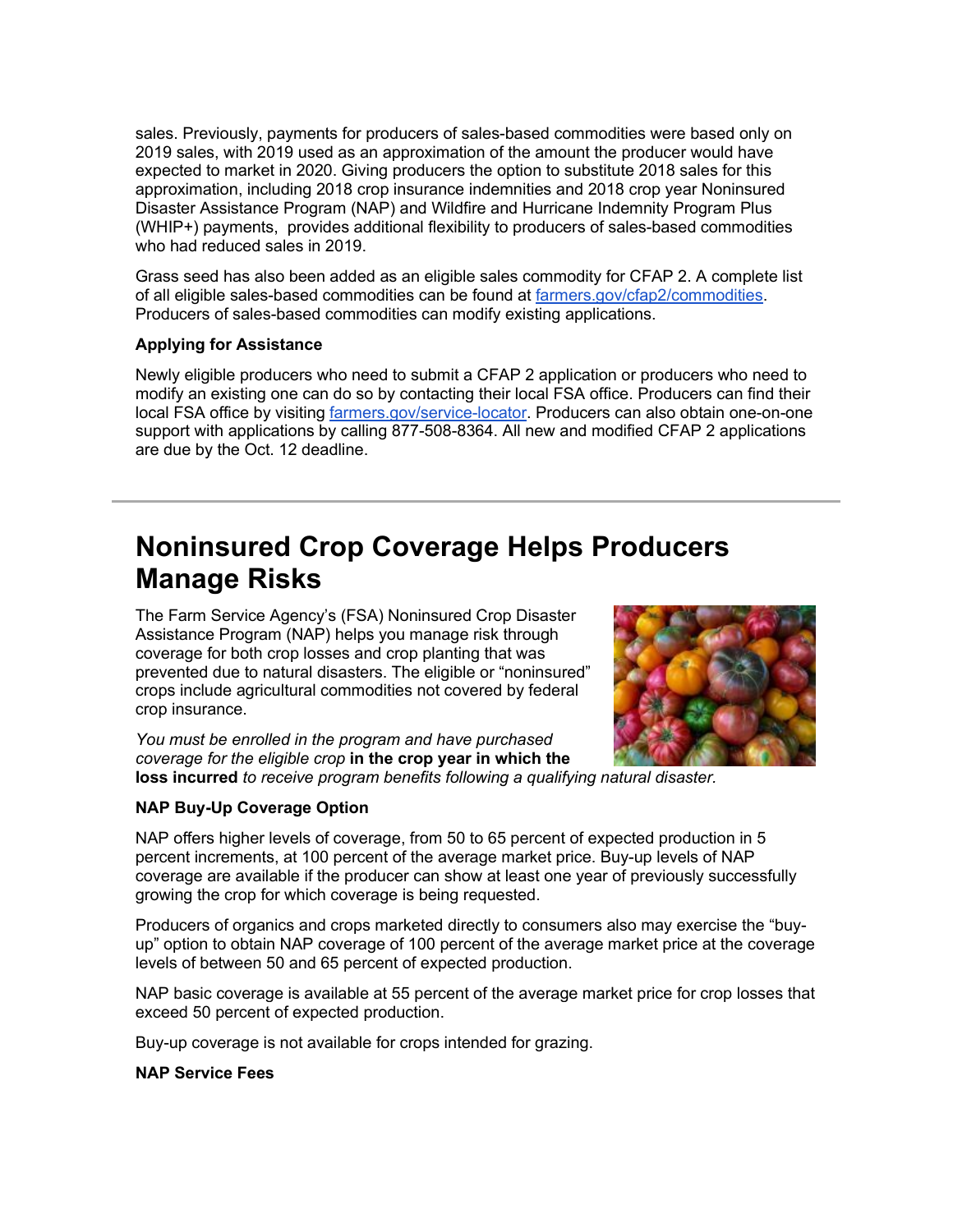For all coverage levels, the NAP service fee is the lesser of \$325 per crop or \$825 per producer per county, not to exceed a total of \$1,950 for a producer with farming interests in multiple counties.

#### **NAP Enhancements for Qualified Military Veterans**

Qualified veteran farmers or ranchers are eligible for a service fee waiver and premium reduction, if the NAP applicant meets certain eligibility criteria.

Beginning, limited resource and targeted underserved farmers or ranchers remain eligible for a waiver of NAP service fees and premium reduction when they file form CCC-860, "*Socially Disadvantaged, Limited Resource and Beginning Farmer or Rancher Certification.*"

For NAP application, eligibility and related program information, contact your local USDA Service Center or visit [fsa.usda.gov/nap.](http://www.fsa.usda.gov/nap?utm_medium=email&utm_source=govdelivery)

# **USDA Announces Pandemic Assistance for Timber Harvesters and Haulers**



The U.S. Department of Agriculture (USDA) is providing up to \$200 million to provide relief to timber harvesting and timber hauling businesses that have experienced losses due to COVID-19 as part of USDA's Pandemic Assistance for Producers initiative. Loggers and truckers can apply for assistance through USDA's Farm Service Agency (FSA) July 22 through Oct. 15, 2021. The Pandemic Assistance for Timber Harvesters and Haulers program (PATHH) is administered by

FSA in partnership with the U.S. Forest Service.

The Consolidated Appropriations Act, 2021, authorized this critical assistance for the timber industry. Timber harvesting and hauling businesses that have experienced a gross revenue loss of at least 10% during the period of Jan. 1 and Dec. 1, 2020, compared to the period of Jan. 1 and Dec. 1, 2019, are encouraged to apply.

#### **Program Details**

To be eligible for payments, individuals or legal entities must be a timber harvesting or timber hauling business where 50% or more of its gross revenue is derived from one or more of the following:

- Cutting timber.
- Transporting timber.
- Processing of wood on-site on the forest land (chipping, grinding, converting to biochar, cutting to smaller lengths, etc.).

Payments will be based on the applicant's gross revenue received from Jan. 1, 2019, through Dec. 1, 2019, minus gross revenue received from Jan. 1, 2020, through Dec. 1, 2020, multiplied by 80%. FSA will issue an initial payment equal to the lesser of the calculated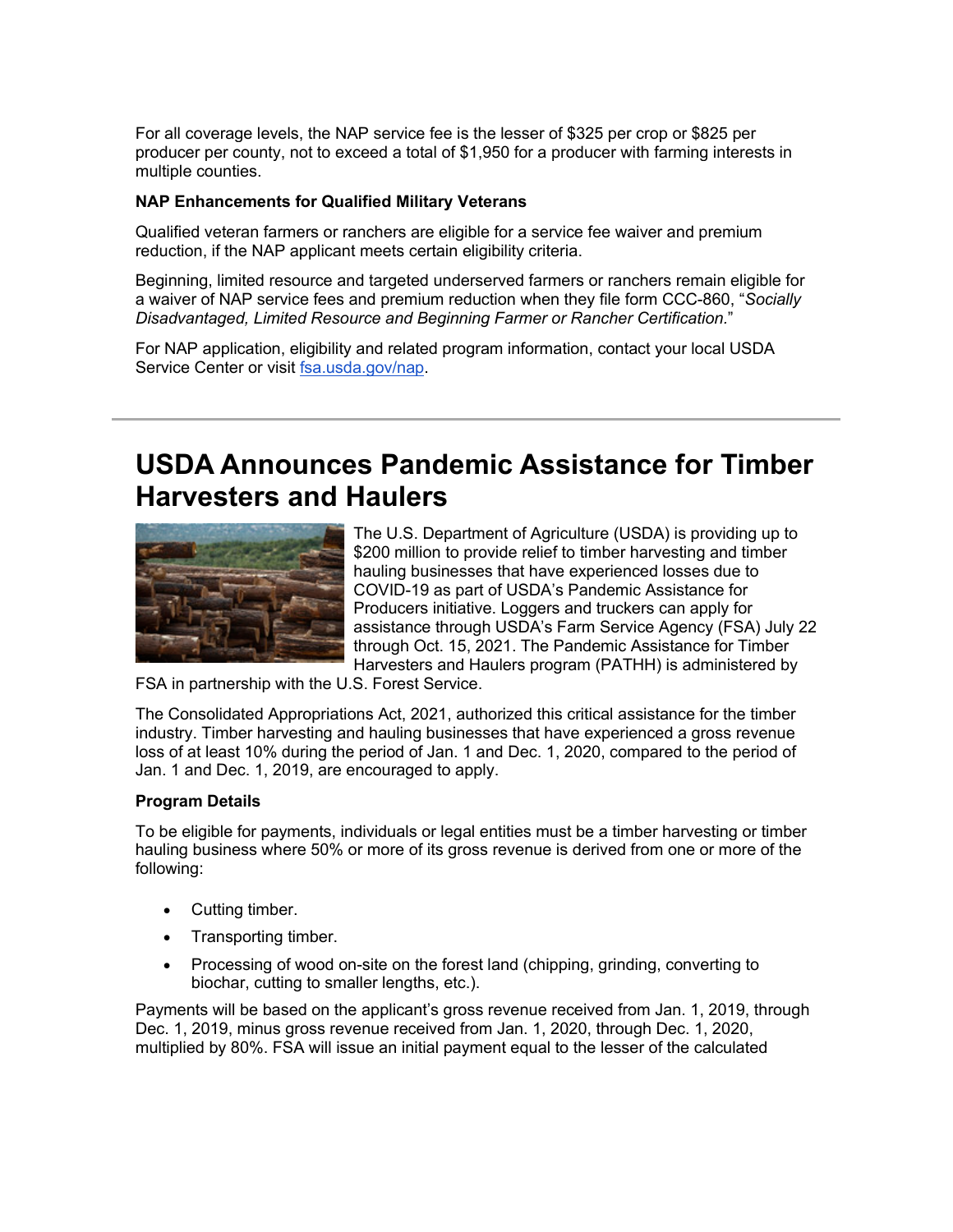payment amount or \$2,000 as applications are approved. A second payment will be made after the signup period has ended based upon remaining PATHH funds.

The maximum amount that a person or legal entity may receive directly is \$125,000.

#### **Applying for Assistance**

Loggers and truckers can apply for PATHH by completing form FSA-1118, Pandemic Assistance for Timber Harvesters and Haulers Program application, and certifying to their gross revenue for 2019 and 2020 on the application. Additional documentation may be required. Visit *[farmers.gov/pathh](http://www.farmers.gov/pathh?utm_medium=email&utm_source=govdelivery)* for more information on how to apply.

Applications can be submitted to the FSA office at any USDA Service Center nationwide by mail, fax, hand delivery, or via electronic means. To find a local FSA office, loggers and truckers can visit [farmers.gov/service-locator.](http://www.farmers.gov/service-locator?utm_medium=email&utm_source=govdelivery) They can also call 877-508-8364 to speak directly with a USDA employee ready to offer assistance.

# **Applying for FSA Direct Loans**

FSA offers direct farm ownership and direct farm operating loans to producers who want to establish, maintain, or strengthen their farm or ranch. Direct loans are processed, approved and serviced by FSA loan officers.



Direct farm operating loans can be used to purchase livestock and feed, farm equipment, fuel, farm chemicals, insurance, and

other costs including family living expenses. Operating loans can also be used to finance minor improvements or repairs to buildings and to refinance some farm-related debts, excluding real estate.

Direct farm ownership loans can be used to purchase farmland, enlarge an existing farm, construct and repair buildings, and to make farm improvements.

The maximum loan amount for direct farm ownership loans is \$600,000 and the maximum loan amount for direct operating loans is \$400,000 and a down payment is not required. Repayment terms vary depending on the type of loan, collateral and the producer's ability to repay the loan. Operating loans are normally repaid within seven years and farm ownership loans are not to exceed 40 years.

Please contact your local FSA office for more information or to apply for a direct farm ownership or operating loan.

visit [www.usda.gov.](https://www.usda.gov/?utm_medium=email&utm_source=govdelivery)

### **Applying for FSA Guaranteed Loans**